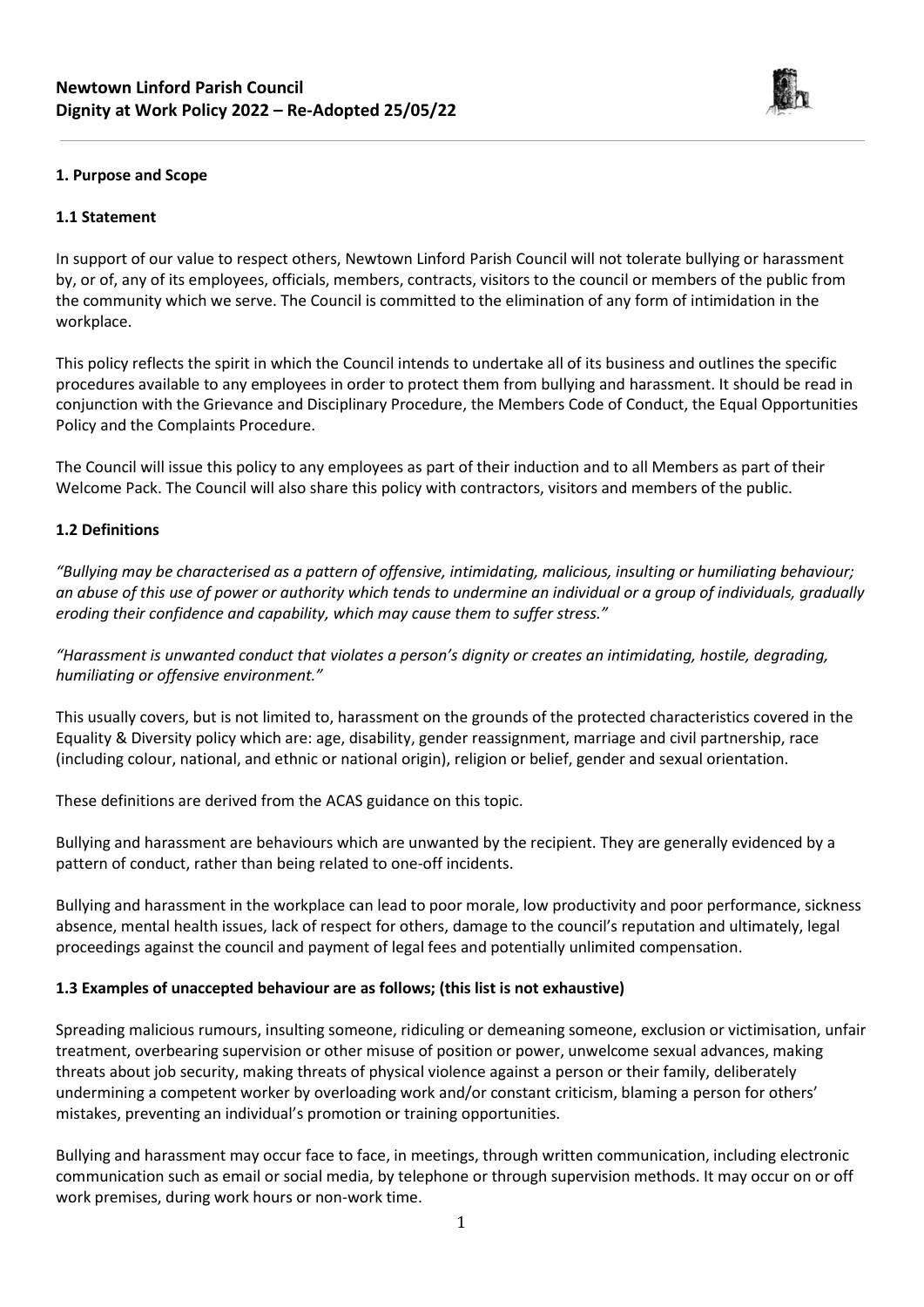### **1.4 Penalties**

Bullying and harassment by any employed persons can be considered examples of gross misconduct which will be dealt with through the Grievance & Disciplinary Procedure at gross misconduct level and may result in summary dismissal from the council. If elected Members are bullying or harassing employees, contractors, fellow councillors or others who come into contact with the council, then a referral to Charnwood Borough Council reported as a contravention of the Code of Conduct would be an appropriate measure. If an employee is experiencing bullying or harassment from a third party the council will act reasonably in upholding its duty of care towards its employees. In extreme cases harassment can constitute a criminal offence and the council should take appropriate legal advice, often available from the council's insurer, if such a matter arises.

# **1.5 Legal Position**

Councils have a duty of care towards their employees and liability under common law arising out of the Employment Rights Act 1996 and the Health and Safety at Work Act 1974. If an employer fails to act reasonably with regard to this duty of care by allowing bullying or harassment to continue unchallenged an employee may decide to resign and claim 'constructive dismissal' at an Employment Tribunal.

Under the Equality Act 2010 bullying or harassment related to one of the protected characteristics outlined in 1.2 above, can be considered unlawful discrimination which could lead to an Employment Tribunal claim for discrimination against the corporate employer, the council and the perpetrator(s) as individual named Respondents.

In addition, the Criminal Justice and Public Order Act 1994 and Protection from Harassment Act 1997 creates a criminal offence or harassment with a fine and/or prison sentence as a penalty and a right to damages for the victim. A harasser may be personally liable to pay damages if a victim complaints to an Employment Tribunal on the grounds of discrimination. Under the 1997 Act, case law has demonstrated that employers can be vicariously liable for harassment received in the workplace where the conduct is viewed as serious or oppressive and unacceptable and that a course of conduct can be established that links incidents separated by long time periods. Under the Act, damages for personal injury and distress can be awarded.

#### **2. Process for dealing with complaints of Bullying and Harassment**

# **2.1 Informal approach**

Anyone who feels they are being bullied should try to resolve the problem informally in the first instance. It may be sufficient to explain to the person(s) involved in the unwanted behaviour, or an intermediary, that their conduct is unacceptable, offensive or causing discomfort. Anyone concerned about being bullied or harassed is encouraged to maintain a journal or other record of the incidents.

# **2.2 Formal approach**

**2.2.1 Employees**: Where an employee feels unable to resolve the matter informally, any complaint about harassment or bullying can be raised confidentially and informally, initially with the Staffing Committee or another Councillor if more appropriate. It may be appropriate the complaint is put in writing after any initial discussion, as this will enable the formal Grievance & Disciplinary Procedure to be invoked in accordance with the terms set out in the Employment Contract.

**2.2.2 Others**: Any other party to the Council, other than an employee, who feels they are being bullied or harassed should raise their complaint with the Council, where possible, if an informal notification to the alleged perpetrator has been unsuccessful at eliminating the problem. The complaint should then be investigated following the Council's Complaints Procedure. It is important that the Officer(s) or Member(s) being complained about do not prevent the Council operating impartially in its investigation and decision making in this regard.

#### **2.3 Grievance – Employees only**